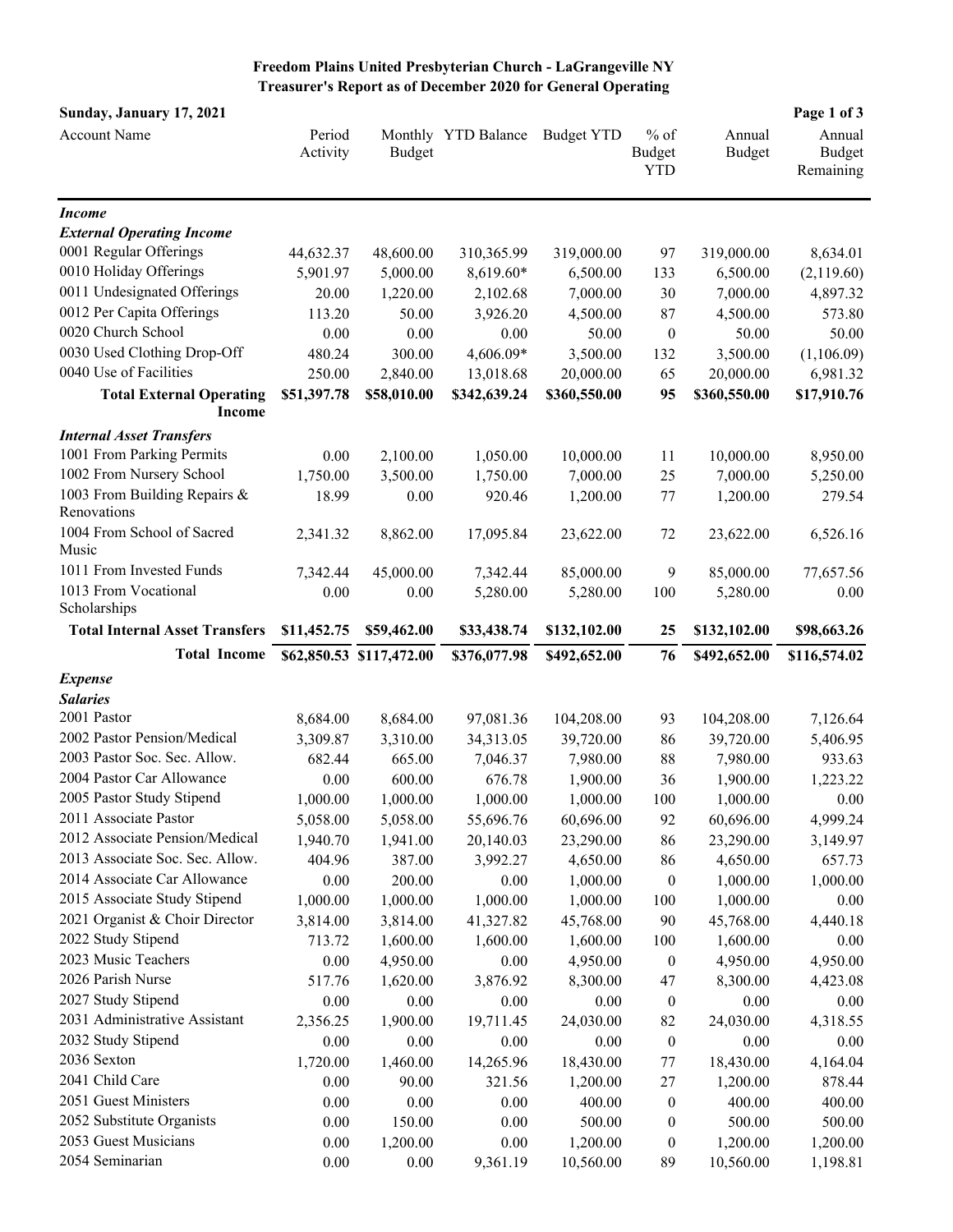## **Freedom Plains United Presbyterian Church - LaGrangeville NY Treasurer's Report as of December 2020 for General Operating**

| Sunday, January 17, 2021                                     |                    |               |                     |                   |                                       |                  | Page 2 of 3                          |
|--------------------------------------------------------------|--------------------|---------------|---------------------|-------------------|---------------------------------------|------------------|--------------------------------------|
| <b>Account Name</b>                                          | Period<br>Activity | <b>Budget</b> | Monthly YTD Balance | <b>Budget YTD</b> | $%$ of<br><b>Budget</b><br><b>YTD</b> | Annual<br>Budget | Annual<br><b>Budget</b><br>Remaining |
|                                                              |                    |               |                     |                   |                                       |                  |                                      |
| 2055 Audio/Visual/Network<br>Technologist                    | 600.00             |               | 800.00              |                   |                                       |                  |                                      |
| 2099 Employer Contrib. FICA                                  | 747.04             | 1,040.00      | 7,955.01            | 8,670.00          | 92                                    | 8,670.00         | 714.99                               |
| <b>Total Salaries</b>                                        | \$32,548.74        | \$40,669.00   | \$320,166.53        | \$371,052.00      | 86                                    | \$371,052.00     | \$50,885.47                          |
| <b>Operations</b>                                            |                    |               |                     |                   |                                       |                  |                                      |
| 3001 Insurance                                               | 5,418.44           | 3,700.00      | 15,207.52*          | 13,500.00         | 113                                   | 13,500.00        | (1,707.52)                           |
| 3011 Electricity                                             | 0.00               | 40.00         | 976.05              | 2,400.00          | 41                                    | 2,400.00         | 1,423.95                             |
| 3012 Heating                                                 | 0.00               | 0.00          | 4,599.36            | 6,000.00          | $77 \,$                               | 6,000.00         | 1,400.64                             |
| 3013 Water                                                   | 51.70              | 90.00         | 1,102.24            | 1,300.00          | 85                                    | 1,300.00         | 197.76                               |
| 3014 Phones/Internet                                         | 261.93             | 250.00        | 3,119.16*           | 3,000.00          | 104                                   | 3,000.00         | (119.16)                             |
| 3021 Contracted Maintenance                                  | 330.58             | 2,515.00      | 4,613.96            | 9,300.00          | 50                                    | 9,300.00         | 4,686.04                             |
| Services                                                     |                    |               |                     |                   |                                       |                  |                                      |
| 3022 Grounds Maintenance                                     | 964.98             | 1,450.00      | 5,621.81            | 11,000.00         | 51                                    | 11,000.00        | 5,378.19                             |
| 3023 Kitchen/Custodial Supp.                                 | 25.08              | 260.00        | 1,890.78            | 3,500.00          | 54                                    | 3,500.00         | 1,609.22                             |
| 3024 Furn./Equip./Organ                                      | 20.00              | 100.00        | 1,146.99            | 1,500.00          | 76                                    | 1,500.00         | 353.01                               |
| 3031 Administrative Expenses                                 | 305.66             | 350.00        | 3,540.64            | 4,000.00          | 89                                    | 4,000.00         | 459.36                               |
| 3032 Copier Contr./Maint.                                    | 190.00             | 200.00        | 2,280.00            | 2,400.00          | 95                                    | 2,400.00         | 120.00                               |
| 3033 Postage                                                 | 110.00             | 170.00        | 1,227.65*           | 1,200.00          | 102                                   | 1,200.00         | (27.65)                              |
| 3034 Offering Envelopes                                      | 0.00               | 30.00         | 720.65*             | 700.00            | 103                                   | 700.00           | (20.65)                              |
| 3041 Liturgical Supplies                                     | 48.00              | 50.00         | 131.43              | 400.00            | 33                                    | 400.00           | 268.57                               |
| 3042 Membership Supplies                                     | 0.00               | 0.00          | 0.00                | 250.00            | $\boldsymbol{0}$                      | 250.00           | 250.00                               |
| 3043 Flowers                                                 | 72.20              | 250.00        | 72.20               | 250.00            | 29                                    | 250.00           | 177.80                               |
| 3044 Stewardship Campaign                                    | 0.00               | 250.00        | 94.57               | 250.00            | 38                                    | 250.00           | 155.43                               |
| <b>Total Operations</b>                                      | \$7,798.57         | \$9,705.00    | \$46,345.01         | \$60,950.00       | 76                                    | \$60,950.00      | \$14,604.99                          |
| <b>Benevolences</b>                                          |                    |               |                     |                   |                                       |                  |                                      |
| 4001 Presbyterian Mission                                    | 5,500.00           | 5,500.00      | 8,500.00            | 8,500.00          | 100                                   | 8,500.00         | 0.00                                 |
| 4002 Discretionary Mission                                   | 9,116.72           | 9,000.00      | 18,000.00           | 18,000.00         | 100                                   | 18,000.00        | 0.00                                 |
| 4003 Direct Missionary Support                               | 0.00               | 0.00          | 2,000.00            | 2,000.00          | 100                                   | 2,000.00         | 0.00                                 |
| 4011 Dutchess Interfaith Council                             | 500.00             | 500.00        | 2,000.00            | 2,000.00          | 100                                   | 2,000.00         | 0.00                                 |
| 4021 Per Capita                                              | 0.00               | 0.00          | 15,330.26*          | 15,330.00         | 100                                   | 15,330.00        | (0.26)                               |
| <b>Total Benevolences</b>                                    | \$15,116.72        | \$15,000.00   | \$45,830.26*        | \$45,830.00       | 100                                   | \$45,830.00      | (\$0.26)                             |
| <b>Programs</b>                                              |                    |               |                     |                   |                                       |                  |                                      |
| 5001 Church School                                           | 0.00               | 0.00          | 295.30              | 1,800.00          | 16                                    | 1,800.00         | 1,504.70                             |
| 5002 Youth Triennium                                         | 0.00               | 0.00          | 0.00                | 0.00              | $\boldsymbol{0}$                      | 0.00             | 0.00                                 |
| 5011 Music                                                   | 43.53              | 90.00         | 2,187.30            | 3,600.00          | 61                                    | 3,600.00         | 1,412.70                             |
| 5012 School of Sacred Music<br>Supplies                      | 28.89              | 100.00        | 224.07              | 1,200.00          | 19                                    | 1,200.00         | 975.93                               |
| 5021 Health Ministry                                         | 0.00               | 30.00         | 217.45              | 500.00            | 43                                    | 500.00           | 282.55                               |
| 5022 Deacons                                                 | 166.00             | 250.00        | 692.57              | 1,000.00          | 69                                    | 1,000.00         | 307.43                               |
| 5023 Adult/Youth Training                                    | 0.00               | 150.00        | 49.99               | 200.00            | 25                                    | 200.00           | 150.01                               |
| 5031 Special Programs                                        | 0.00               | 270.00        | 320.50              | 1,500.00          | 21                                    | 1,500.00         | 1,179.50                             |
| 5032 Coffee Hour                                             | 0.00               | 140.00        | 135.39              | 1,500.00          | 9                                     | 1,500.00         | 1,364.61                             |
| 5041 Staff Appreciation                                      | 1,057.97           | 920.00        | 1,057.97*           | 1,000.00          | 106                                   | 1,000.00         | (57.97)                              |
| <b>Total Programs</b>                                        | \$1,296.39         | \$1,950.00    | \$5,180.54          | \$12,300.00       | 42                                    | \$12,300.00      | \$7,119.46                           |
|                                                              |                    |               |                     |                   |                                       |                  |                                      |
| <b>Building Maintenance/Repairs</b><br>6001 Church Buildings | 18.99              | 190.00        | 778.23              | 2,000.00          |                                       | 2,000.00         |                                      |
| 6010 Assoc. Pastor Residence                                 | 0.00               | 180.00        | 325.50              | 500.00            | 39<br>65                              | 500.00           | 1,221.77<br>174.50                   |
|                                                              |                    |               |                     |                   |                                       |                  |                                      |